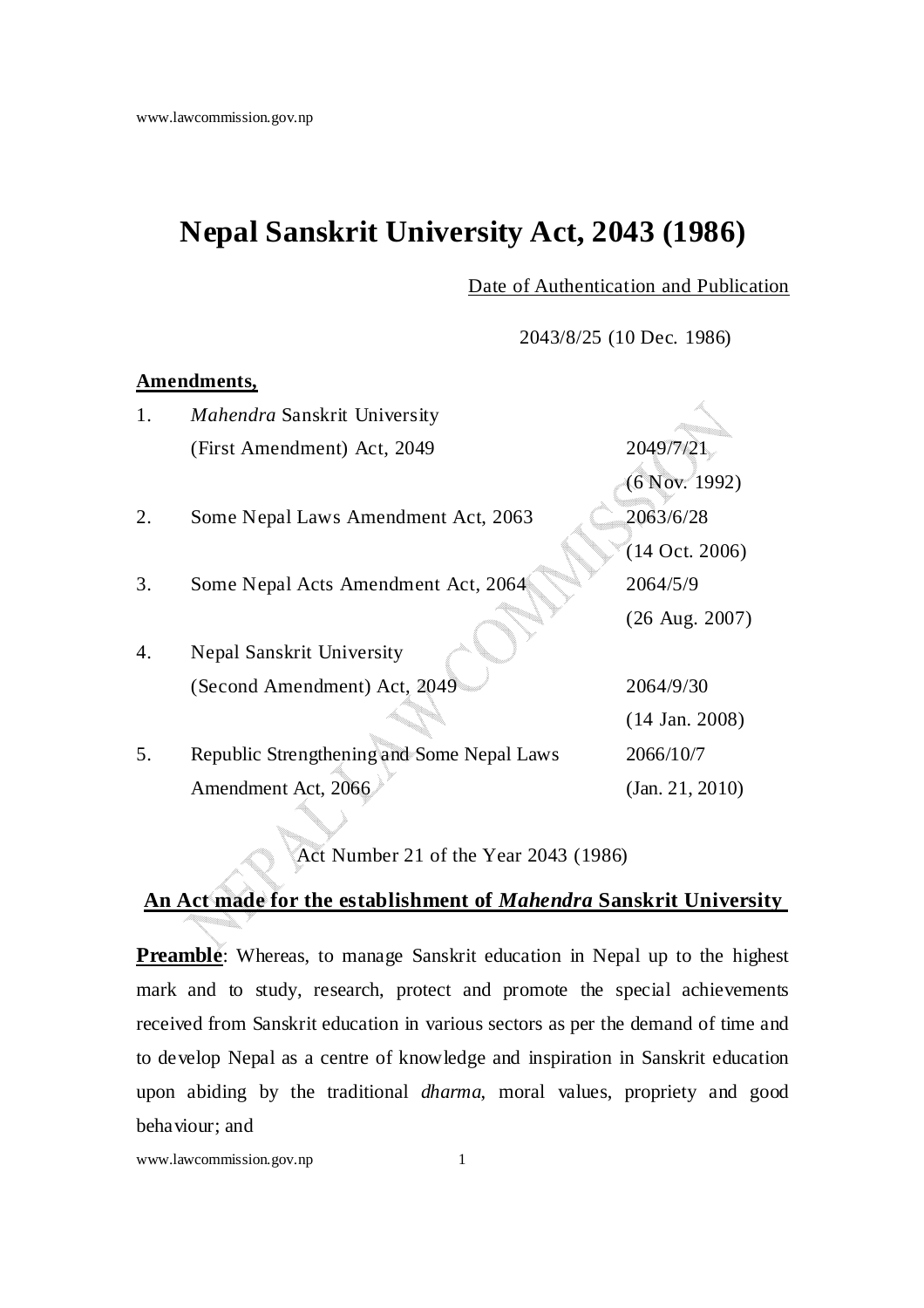<sup>1</sup>Whereas, it is expedient to establish a University to continue Sanskrit education, for such education has become a prestigious custom in Nepal from time immemorial;

Now, therefore, be it enacted by His Majesty Birendra Bir Bikram Shah Dev, in the advice and consent of, *Rastriya Panchayat*.

1. **Short Title and Commencement:** (1) This Act may be called as the " Nepal Sanskrit University Act, 2043 (1986)".

 (2) Sections 1, 3, 4, 14, 15, 16, 17 and 18 of this Act shall come into force immediately and other Sections shall come into force on such date as appointed by the Government of Nepal by a Notification in the Nepal Gazettee.

- 2. **Definitions**: Unless the subject or the context otherwise requires, in this  $Act: -$ 
	- (a) "University" means the Nepal Sanskrit University established pursuant to this Act.
	- (b) "Senate" means Senate of the University as referred to in Section 4.
	- (c) "Executive Council" means the Executive Council as referred to in Section 6.
	- (d) "Academic Council" means the Academic Council as referred to in Section 8.

 $\frac{1}{1}$ Amended by Some Nepal laws Amendment Act, 2063

www.lawcommission.gov.np 2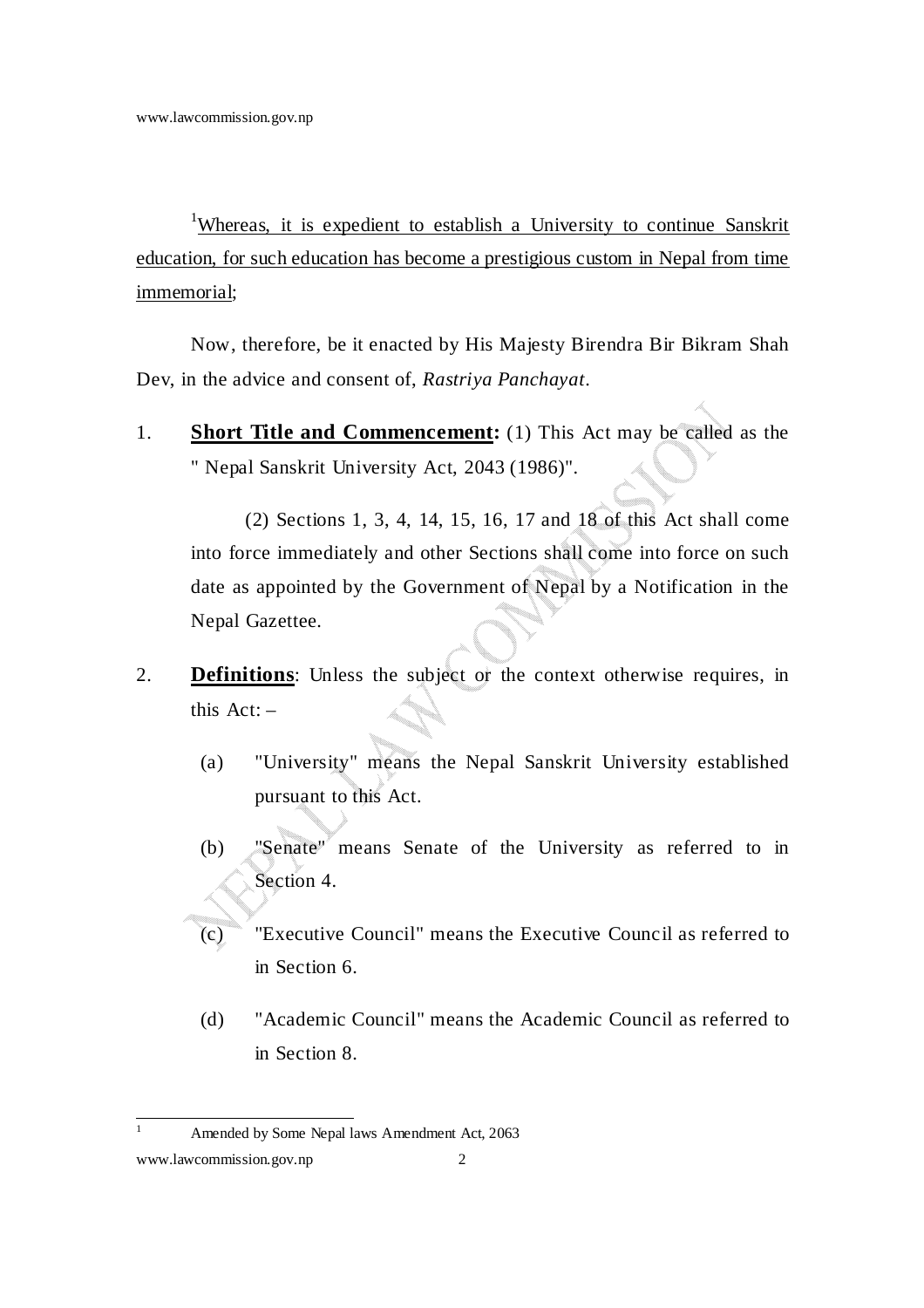- $^{2}(d1)$  "Service Commission" means the Service Commission as referred to in Section 9A.
- (e) "Examination Committee" means the Examination Committee as referred to in 26.
- (f) "Central Office" means the collective structures of the Offices of the Vice-chancellor, Rector and Registrar (*Kul Sachib*).
- (g) "*Bidyapitha* (Campus)" means *Bidyapitha* (Campus) under this Act.
- (h) "*PracharyaI* (Campus Chief)" means the chief of *Bidyapitha*.
- (i) "Teacher" means the Professor, Lecturer and Assistant Lecturer engaged in providing education at the University and this expression also includes the instructors of various levels at the University and a person specified as a Teacher in the Rules made under this Act.
- (j) "Prescribed" or "as prescribed" means prescribed or as prescribed in the Rules framed under this Act.
- 3. **Establishment of the University**: (1) A University shall be established to operate higher level Sanskrit education.

 (2) The University shall be an autonomous corporate body with perceptual succession. The University shall have a separate seal of its own for all of its business and the University may, like an individual, acquire, use, sell, mortgage or otherwise dispose of movable and

 $\frac{1}{2}$ Inserted by Second Amendment.

www.lawcommission.gov.np 3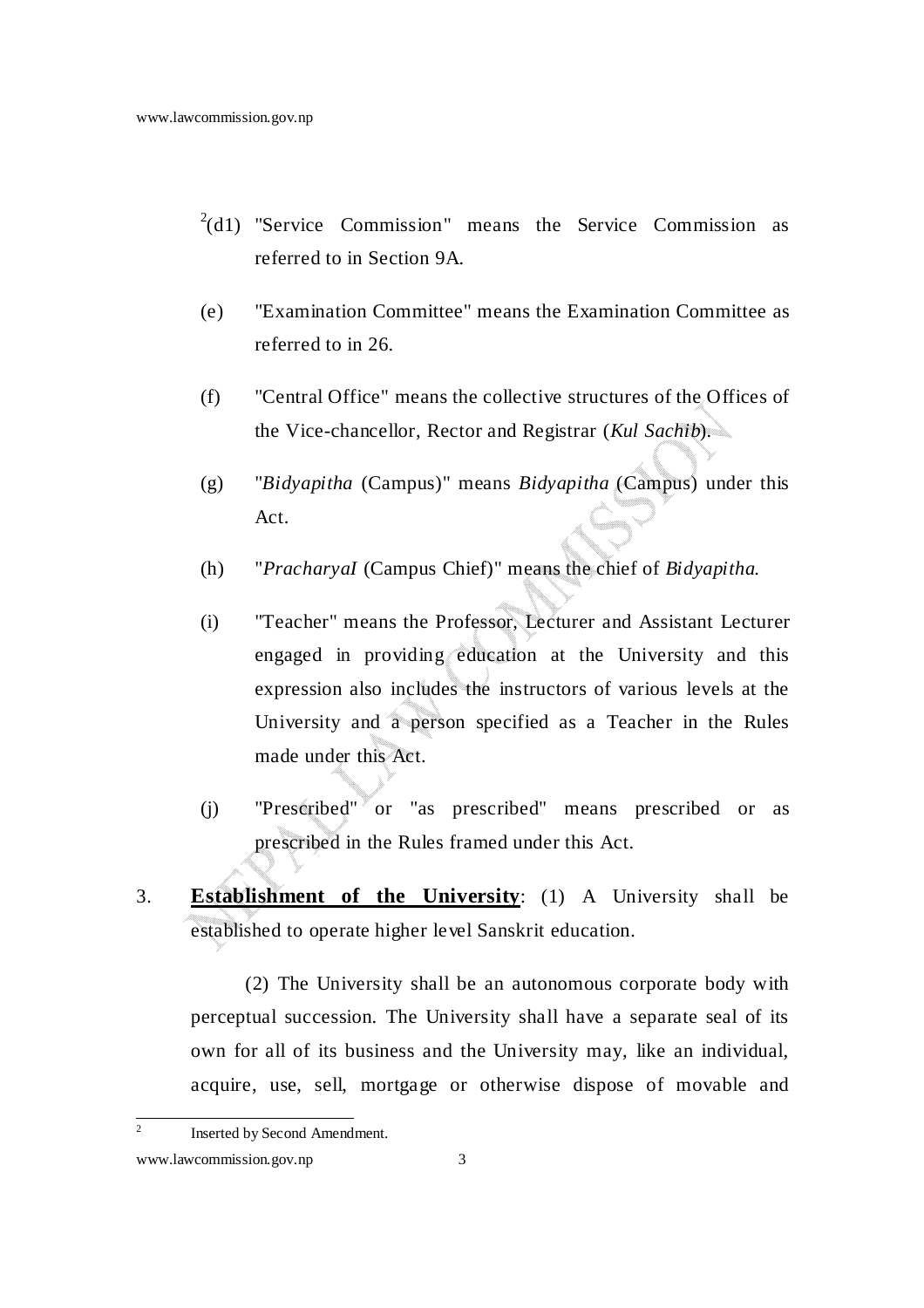immovable property. The University may, like an individual, sue and may be sued in the same name.

(3) The Central Office of the University shall be located at *Dang*.

 $^{3}4$ **Constitution of the Senate**: (1) There shall be a Senate consisting following members: -

| (a)        | Chancellor                                     | Chairperson |
|------------|------------------------------------------------|-------------|
| (b)        | Pro-Chancellor                                 | - Member    |
| (c)        | Vice-Chancellor                                | - Member    |
| (d)        |                                                |             |
| (e)        |                                                |             |
| (f)        | Member, National Planning Commission           |             |
|            | (looking after Education sector)               | - Member    |
| (g)        | Vice-chancellor, Tribhuvan University - Member |             |
| $^{6}$ (h) | Vice-chancellor, Nepal Academy                 | - Member    |
| $^7$ (i)   | Vice-chancellor, Nepal Academy                 |             |
|            | of Science and Technology                      | - Member    |

 3 Amended by First Amendment.

<sup>4</sup> Omitted by Some Nepal Laws Amendment Act, 2063

<sup>5</sup> Omitted by Republic Strengthening and Some Nepal Laws Amendment Act, 2066

<sup>6</sup> Amended by Second Amendment

<sup>7</sup> Amended by Second Amendment

www.lawcommission.gov.np 4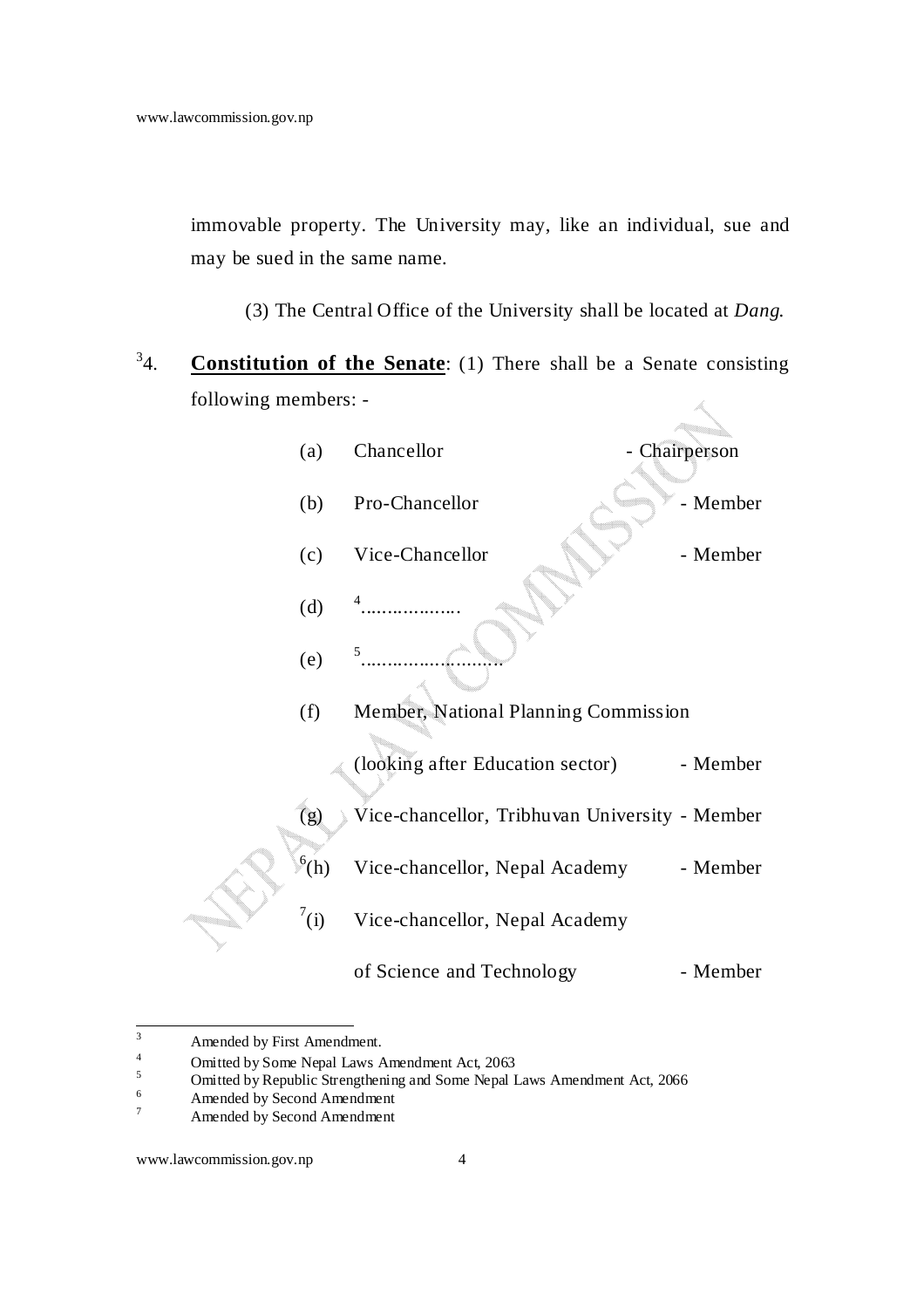| (j)     | Rector                                          | - Member |
|---------|-------------------------------------------------|----------|
| (k)     | One person from amongst the ex-vice-            |          |
|         | chancellors of the University                   | - Member |
| $^8(1)$ | Secretary, Ministry of Education                |          |
|         | and Sports                                      | - Member |
| (m)     | Secretary, Ministry of Finance                  | Member   |
|         | <sup>9</sup> (m1) Chairperson, University Grant |          |
|         | Commission                                      | - Member |
| (n)     | Chairperson, Trust (Guthi) Corporation - Member |          |
| (0)     | Registrar (Kul Sachib)                          | - Member |
| (p)     | Executive Director, Research Centre,            |          |
|         | Nepal Sanskrit University                       | - Member |
| (q)     | One person from amongst the                     |          |
|         | Pracharyas                                      | – Member |
| (r)     | Three persons from amongst the teachers         |          |
|         | to be elected by Chairperson and Secretary      |          |
|         | of the Bidhyapitha Professor Union Units under  |          |

 8 Amended by Second Amendment

<sup>9</sup> Inserted by Second Amendment

www.lawcommission.gov.np 5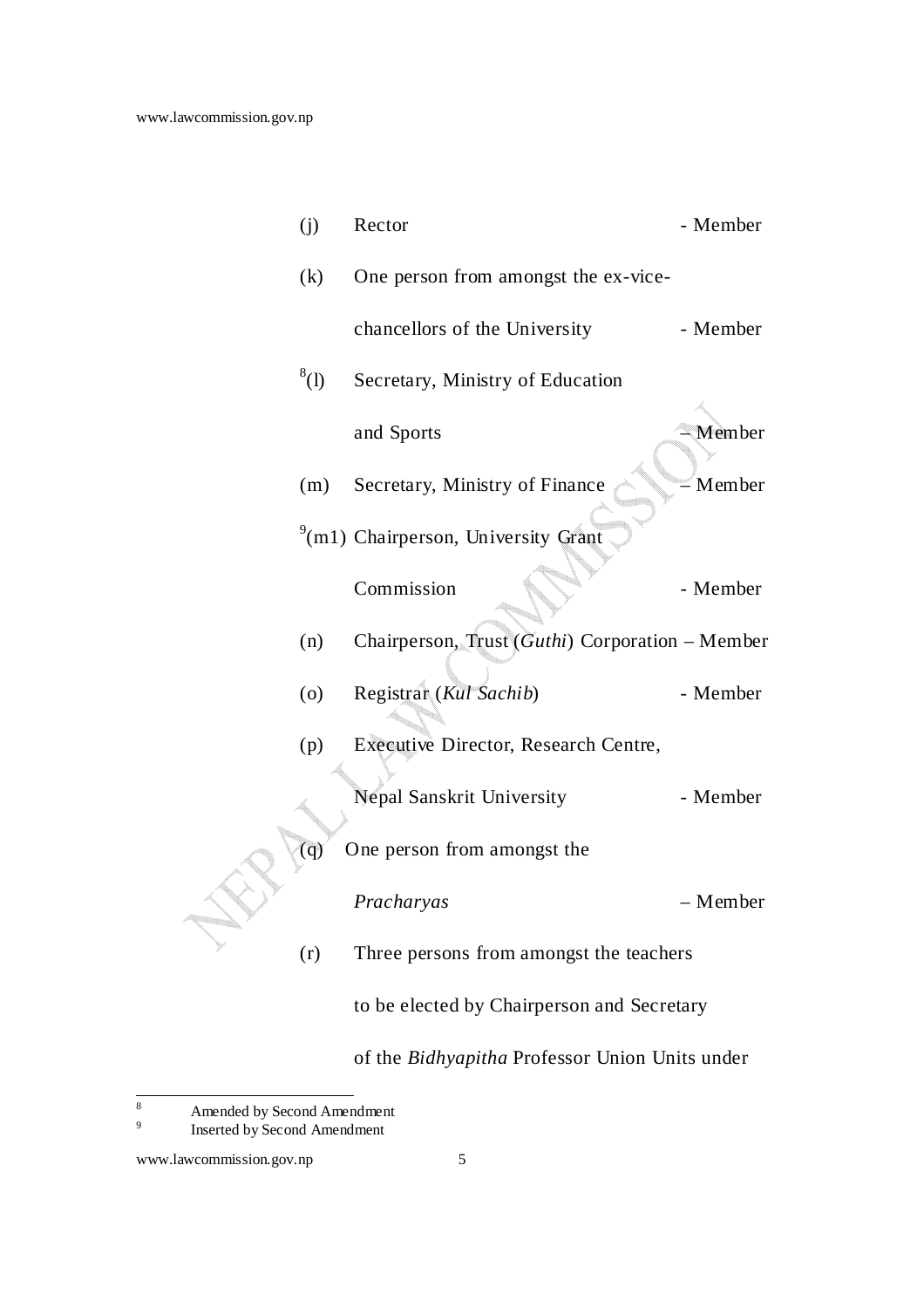the University on the basis of the system of

proportional representation by means of

single transferable vote - Member

**Explanation**: For the purpose of this Clause, a Teacher who is willing to be a candidate shall have served at least Fifteen years in the permanent service of the University. For the purpose of this explanation Clause permanent service of the University includes the permanent services carried out in other Universities of Nepal.

 $10(r1)$  One representative of Professor

|     | Union of the University                        | -Member  |
|-----|------------------------------------------------|----------|
| (s) | One person from amongst educationist $-Member$ |          |
| (t) | One person from amongst the highly             |          |
|     | renowned learned persons of Sanskrit – Member  |          |
| (u) | One representative of Nepal Professor          |          |
|     | Union                                          | -Member  |
| (v) | One representative of the employees            |          |
|     | association of the University                  | – Member |

 $10<sup>10</sup>$ Inserted by Some Nepal Laws Amendment Act, 2063.

www.lawcommission.gov.np 6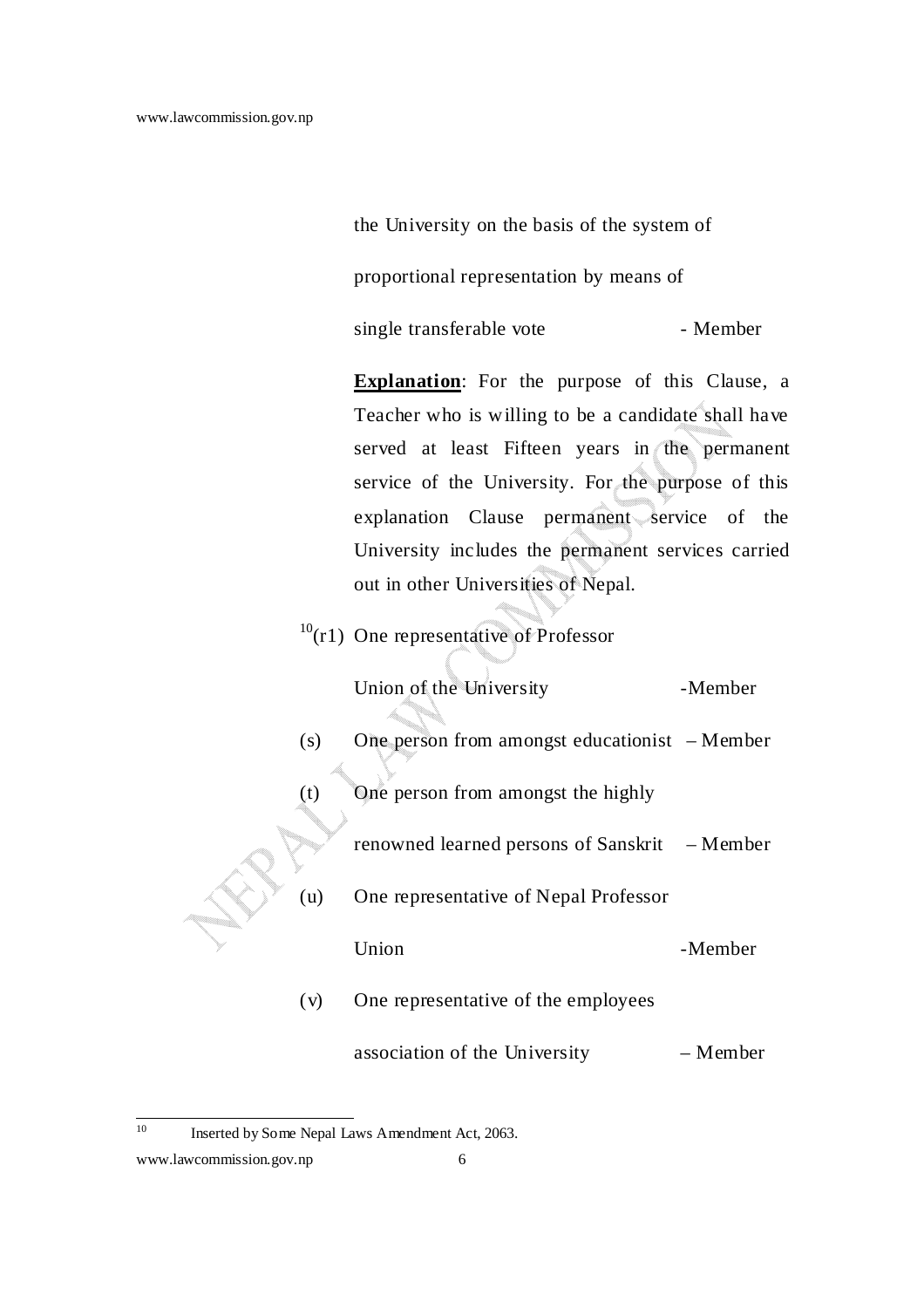- (w) One person from amongst Donors Member
- (x) One person from renowned social worker-Member
- (y) One person from amongst the

Chairpersons of the Free Student

Union of the University - Member

 (2) The members of the Senate except *ex officio* and elected members shall be nominated by the Chancellor on the recommendation of Executive Council.

(3) The tenure of office of the student representative shall be One year and the tenure of office of other members except *ex officio* members shall be Three years.

5. **Functions, Duties and Powers of the Senate:** The functions, duties and powers of the Senate shall be as follows:

(a) To constitute, operate and manage *Bidyapitha* for the Sanskrit higher education,

- (b) To constitute and award the Intermediate (*Uttar Madhyama*), Bachelor's Degree (*Sastri*), Master's Degree (*Acharya*), Doctorate of philosophy Degree,
- (c) To approve annual programmes and budget of the University,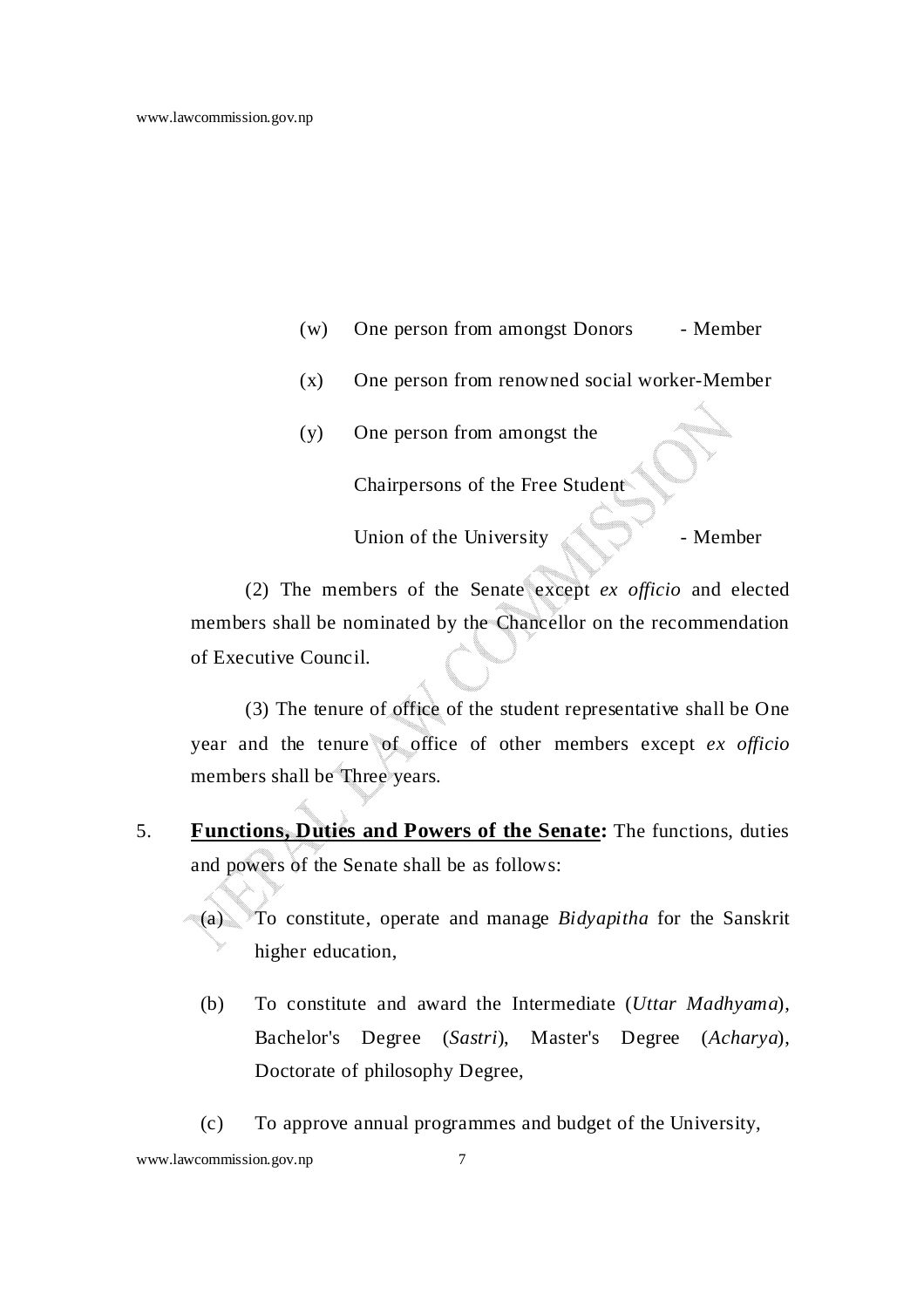- (d) To approve Rules relating to the University,
- (e) To guide the University,
- (f) To discuss on annual reports of the University and evaluate programmes,
- (g) To discuss and approve the audit report of the University,
- $(h)$ 11<br>................................
- (i) To constitute various committees as per necessity.
- 6. **Constitution of Executive Council**: (1) There shall be an Executive Council consisting of the following members:

| (a)              | Vice-Chancellor                        | - Chairperson                                                                     |
|------------------|----------------------------------------|-----------------------------------------------------------------------------------|
| (b)              | Rector                                 | - Member                                                                          |
| (c)              | Registrar                              | -Member                                                                           |
| (d)              |                                        | Two person from amongst the <i>Pracharyas</i> - Member                            |
| $\sqrt[12]{(e)}$ |                                        | One person from amongst the Teachers - Member                                     |
|                  |                                        | (2) The members pursuant to Clauses (d) and (e) of Sub-section                    |
|                  |                                        | $(1)$ shall be nominated for a period of Three years by the Senate $^{13}$ on the |
|                  | recommendation of the Vice-chancellor. |                                                                                   |
|                  |                                        |                                                                                   |

 $11$  $11$  Omitted by First Amendment.

 $12$  Amended by First Amendment.

Inserted by Second Amendment.

www.lawcommission.gov.np 8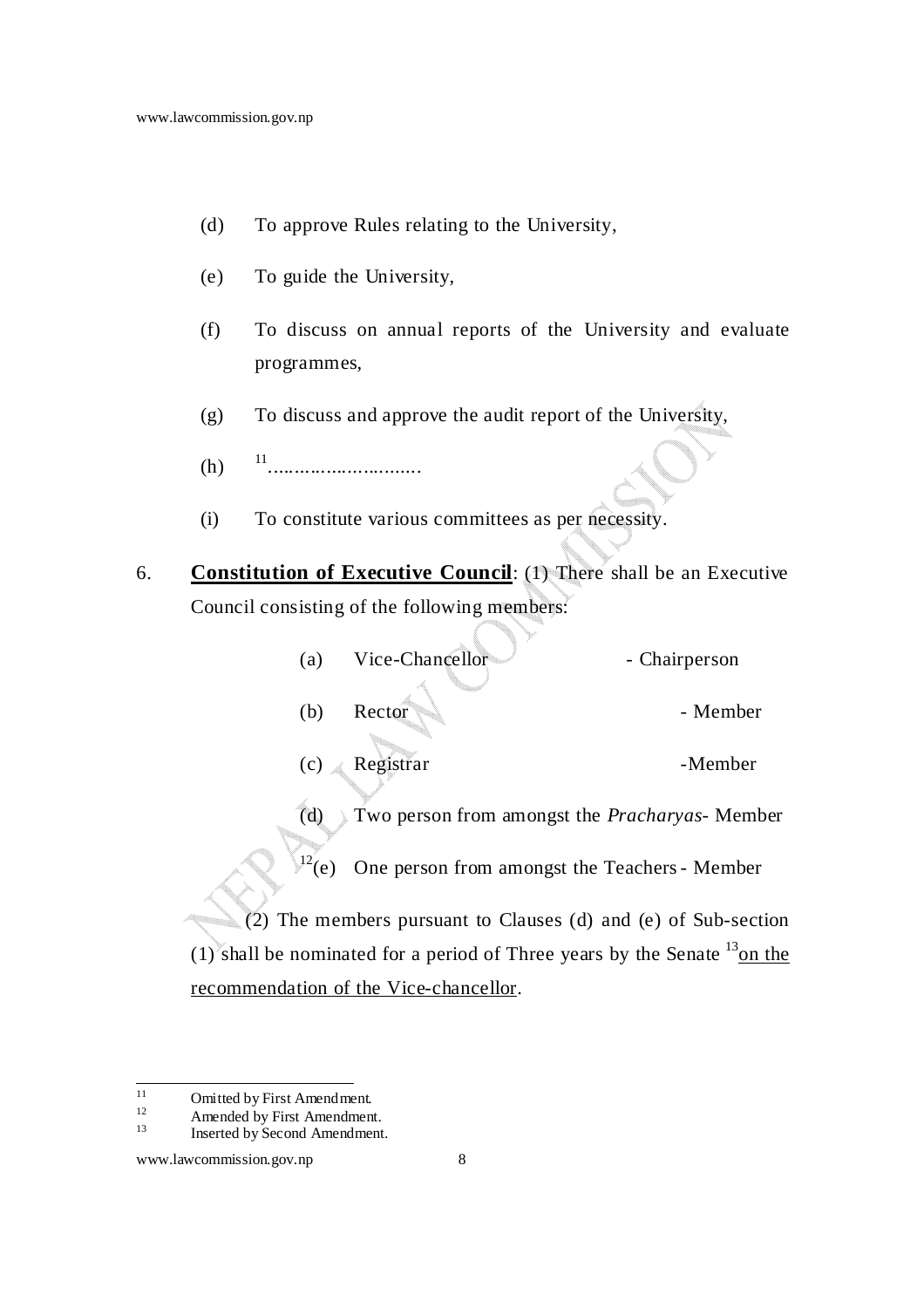- 7. **Functions, Duties and Powers of the Executive Council**: The functions, duties and powers of the Executive Council shall be as follows:
	- (a) To execute or cause to execute the decisions and directives of the Senate,
	- $(b)$ ..................................
	- (c) To prepare programmes, budget, progress report, audit report and other resolutions,
	- (d) To accept grant-donation to the University,
	- (e) To protect the fund and movable or immovable property of the University and sell such property subject to the policy and guidelines of the Senate as per necessity,
	- (f) To look after the activities conducted by the University,
	- (g) To draft Rules relating to the University and submit them to the Senate for approval,
	- (h) To appoint teachers and employees for the University and *pracharyas* for the *Bidhyapitha*,
	- $15(i)$  To determine the posts of the employees and teachers for the purpose of educational and administrative function.

 $14$ <sup>14</sup> Omitted by Some Nepal Laws Amendment Act, 2063.

Inserted by First Amendment.

www.lawcommission.gov.np 9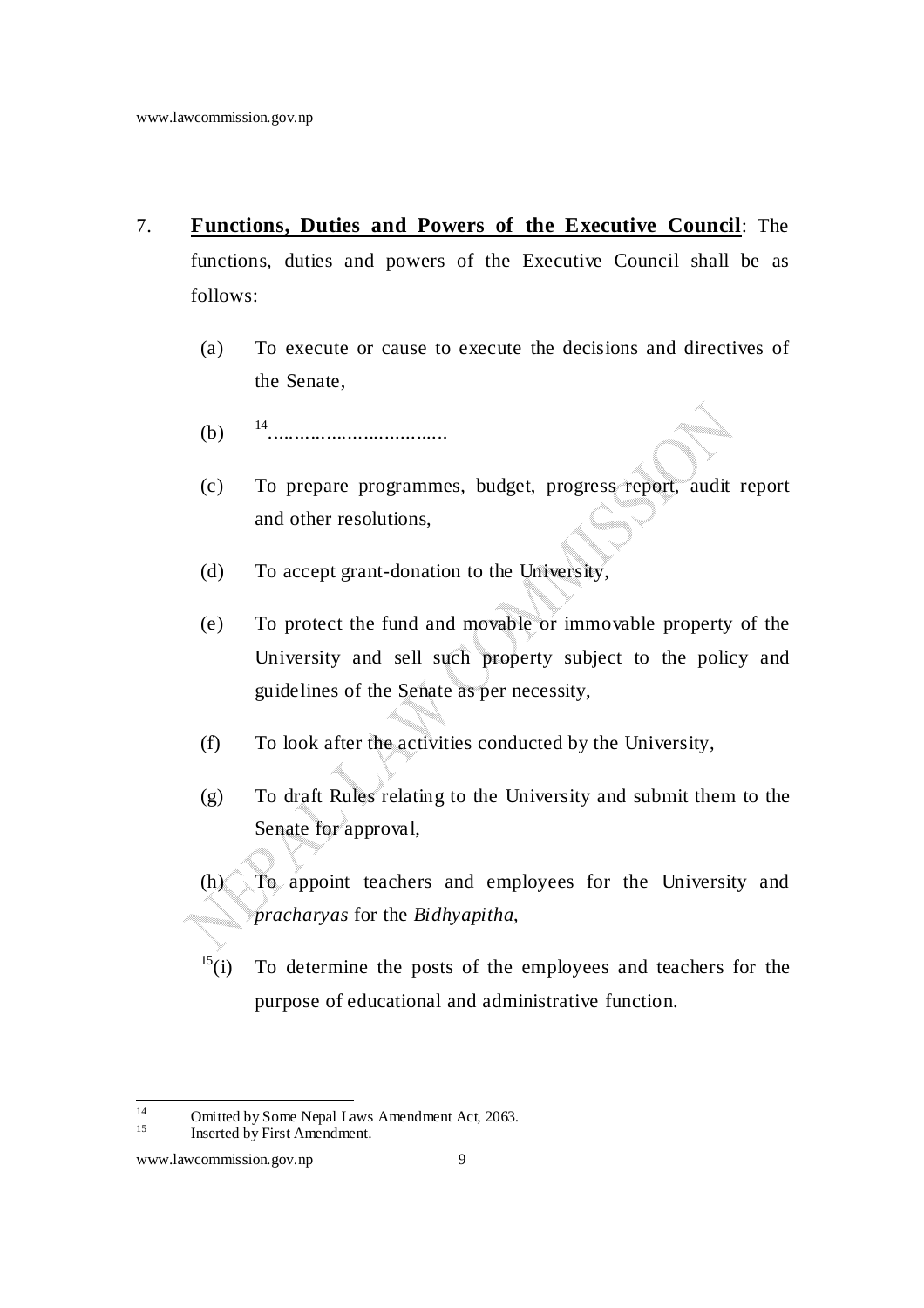<sup>16</sup>8. **Constitution of Academic Council**: (1) There shall be an Academic Council, as a main body in the educational and academic field, consisting as follows:

| (a) | Vice-Chancellor                                        | - Chairperson      |  |
|-----|--------------------------------------------------------|--------------------|--|
| (b) | Rector                                                 | - Member-Secretary |  |
| (c) | Registrar                                              | - Member           |  |
| (d) | <b>Executive Director, Research Centre</b>             | -Member            |  |
|     | $17$ (d1) Controller of Examination                    | -Member            |  |
|     | <sup>18</sup> (d2) Chairperson, Professor Union, Nepal |                    |  |
|     | Sanskrit University                                    | -Member            |  |
| (e) | Five persons from amongst the                          |                    |  |
|     | Chairperson of the Subject Committees - Member         |                    |  |
| (f) | Five persons from amongst the                          |                    |  |
|     | Head of the Departments                                | -Member            |  |
| (g) | Two persons from amongst                               |                    |  |
|     | the Pracharyas                                         | -Member            |  |
|     |                                                        |                    |  |

## $19(g1)$  One person from amongst the

 $16\,$ <sup>16</sup> Amended by First Amendment.

 $17$  Inserted by Second Amendment

Inserted by Second Amendment

www.lawcommission.gov.np 10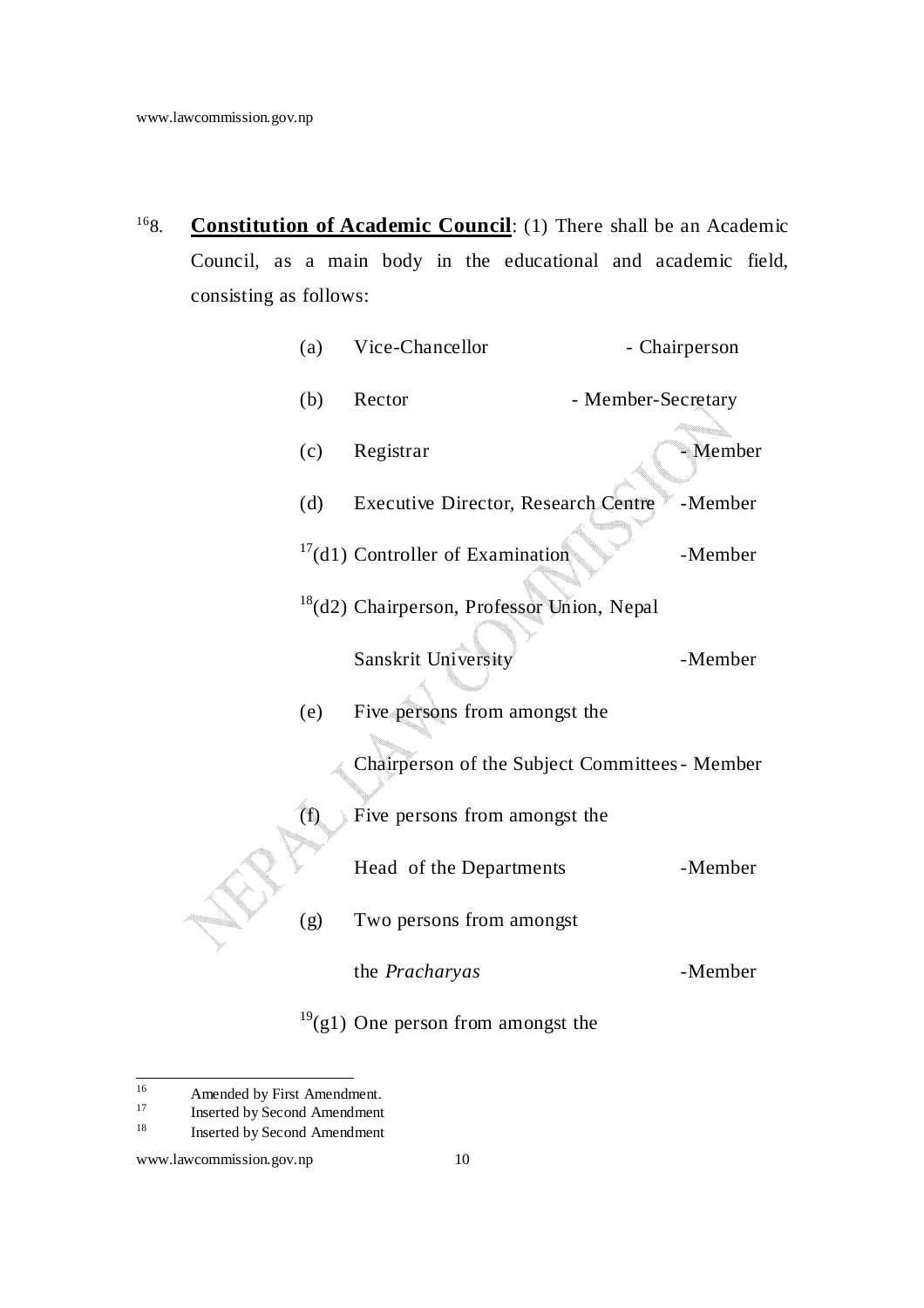### *Pracharyas* of the affiliated Campus -Member

(h) Two persons from amongst the

senior Teachers -Member

 (2) The members other than the *ex-officio* members shall be nominated by the Senate<sup>20</sup> on the recommendation of Vice-chancellor.

 (3) The tenure of office of the members other than the *ex-officio* members shall be Three years.

- 9. **Functions, Duties and Powers of the Academic Council**: The functions, duties and powers of the Academic Council shall be as follows:–
	- (a) To function as a main body in the educational and academic field of the University,
	- (b) To determine the standard of study and teaching, curriculum, standard of the examination and their types, modes of evaluation, educational materials, numbers of the student to be admitted and qualification thereof in the University,
	- (c) To formulate the policy relating to research and approve research programmes,
		- (d) To evaluate the educational programmes of the students.
		- (e) To determine the standard of teaching and research,

<sup>19</sup> Inserted by Second Amendment

<sup>20</sup> Inserted by Second Amendment

www.lawcommission.gov.np 11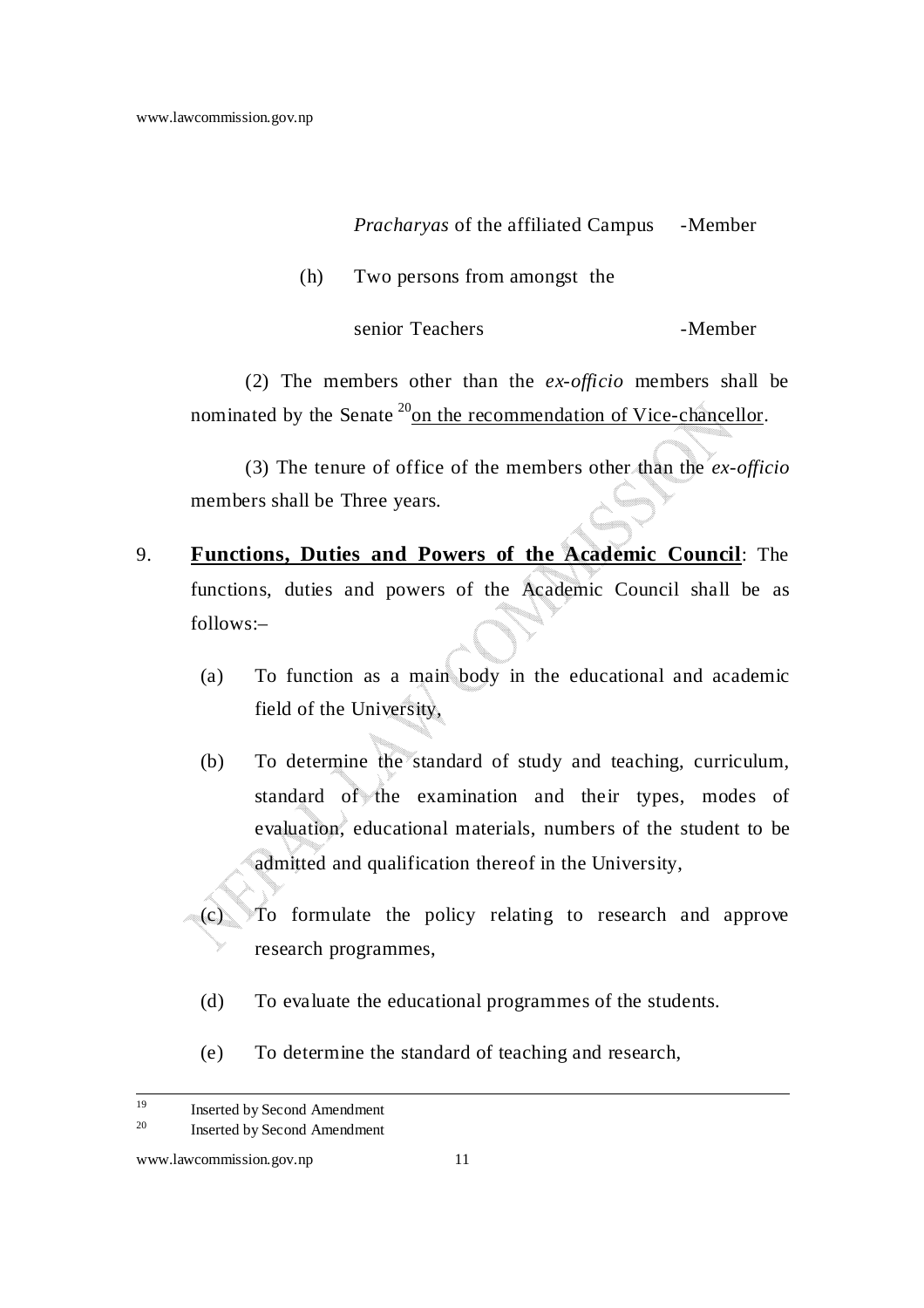- (f) To arrange for honorary degrees,
- (g) To determine minimum qualification to the teachers in different levels.
- <sup>21</sup>9A. **Service Commission**: (1) A Service Commission shall be constituted as following to recommend for the appointment and promotion of the teachers and employees of the University to the Executive Council.
	- (a) A Person appointed by the Chancellor- Chairperson
	- (b) Member, Public Service Commission Member
	- (c) One person from amongst Professors Member

 (2) The Chancellor shall constitute a committee in the chair of the Pro-chancellor along with Two members of the Senate to recommend the Chairperson and the member referred to in Clauses (a) and (c) of Subsection (1) and the Chairperson and the member shall be appointed by the Chancellor on the recommendation of such committee.

 (3) The tenure of office of the Chairperson and the member to be appointed pursuant to Sub-section (2) shall be Three years.

 (4) Other functions, duties and powers and procedures relating to the meetings of the service commission shall be as prescribed.

 (5) Remuneration, facilities and other conditions of service of the Chairperson and facilities of the members of the Service Commission shall be as prescribed.

<sup>21</sup> Inserted by Second Amendment

www.lawcommission.gov.np 12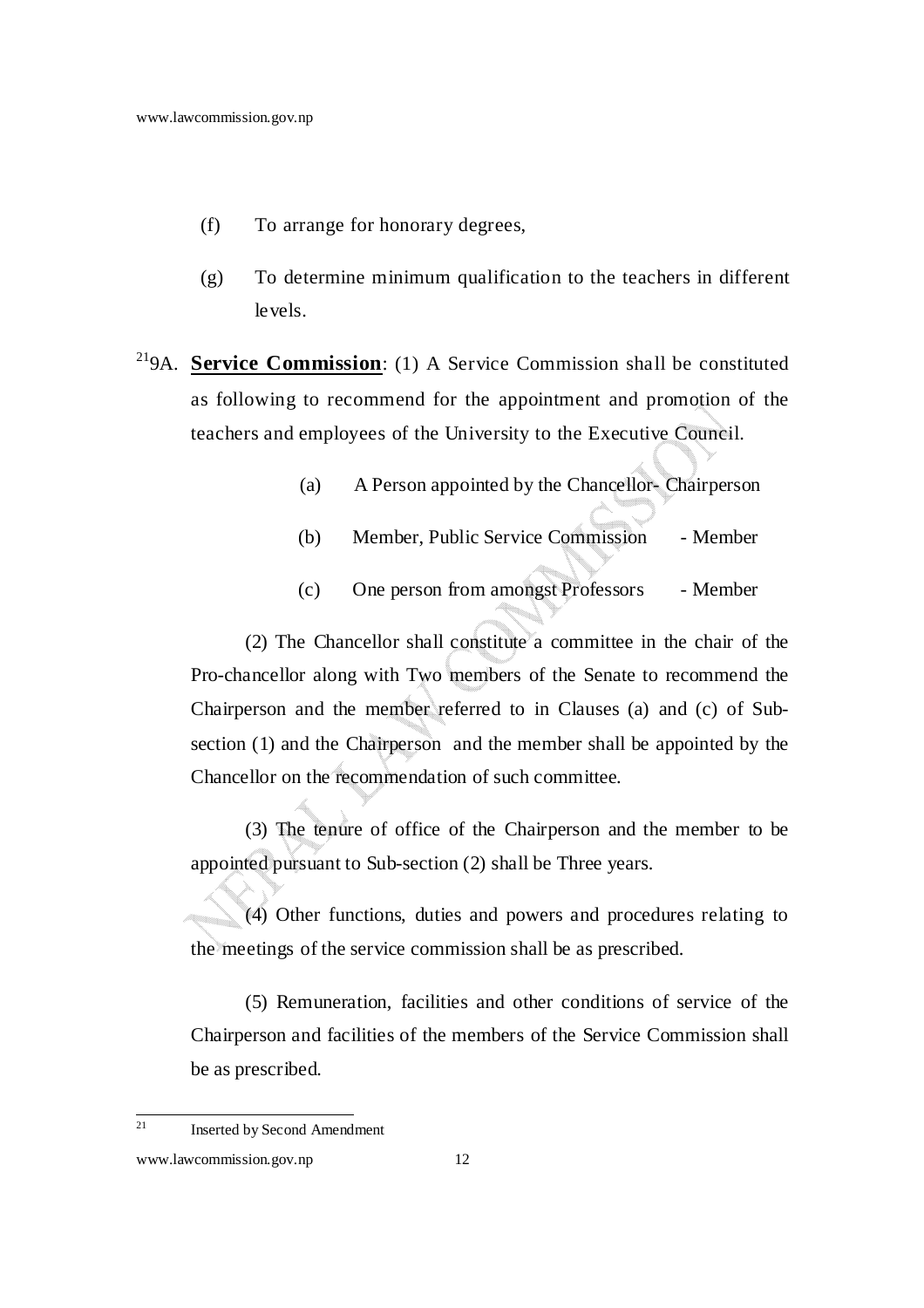10. **Organisation of the University**:  $2^2(1)$  The collective form of Chancellor, Vice-chancellor, Central Office,  $^{23}$ Service Commission, Research Centre, Constituent *Bidyapitha* and affiliated *Bidyapitha* shall be the structure of the University.

 (2) There shall be prescribed *Bidyapitha* on prescribed subjects for higher education.

 (3) Functions, duties and powers of the *Bidyapitha* shall be as prescribed.

11. **Responsibility and Delegation of Powers**: (1) Except otherwise provided in this Act and <sup>24</sup>Rules made thereunder all the powers of the University shall be vested on the Senate.

 (2) The Senate may delegate any or all of the powers conferred on it under this Act or the <sup>25</sup>Rules framed thereunder to the Executive Council, Academic Council or any officials or Committees formed as prescribed.

12. **Not to be discriminated on the basis of** *Dharma***, Caste, Creed, Race, Gender and Faith**: No one shall be discriminated on the basis *Dharma*, Caste, Creed, race, Gender and Faith for any post or receiving Master's Degree, Bachelor's Degree, Intermediate or any educational Degree or study or facility.

 $22$  $22$  Amended by First Amendment.<br>Inserted by Second Amendment

 $\frac{23}{24}$  Inserted by Second Amendment.

 $^{24}$  Amended by Second Amendment

Amended by Second Amendment

www.lawcommission.gov.np 13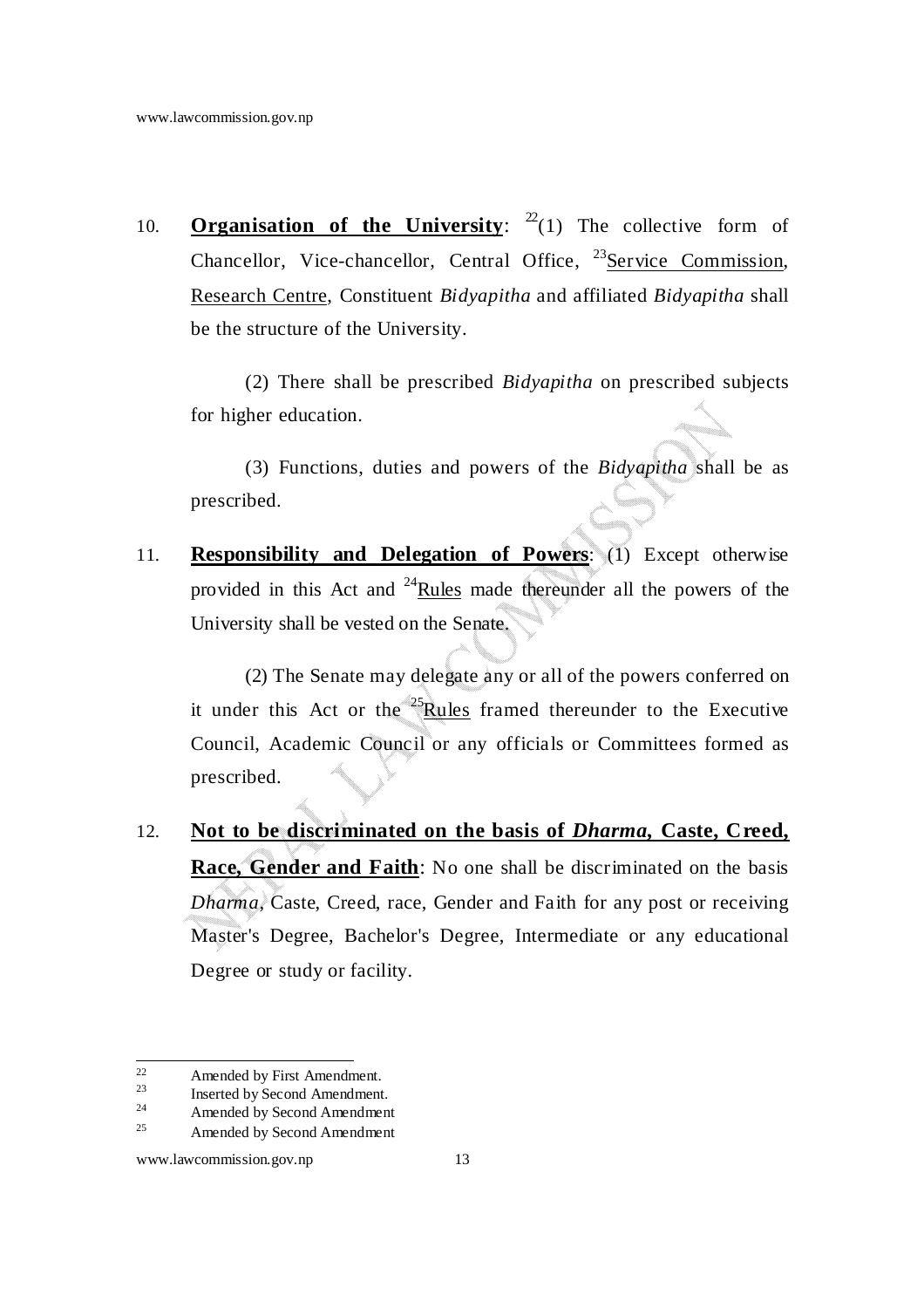### 13. **Officials**: The University shall have the following officials:

- (a) Chancellor,
- (b) Pro-Chancellor,
- (c) Vice-Chancellor,

 $26$ (c1) Chairperson of the Service Commission,

- (d) Rector,
- (e) Registrar,
- (f) *Pracharyas*,
- $27$ (g) Other officials as prescribed.
- 14. **Chancellor**:  $^{28}(1)$  The Prime Minister shall be the Chancellor of the University.

 (2) The Chancellor shall be the chief of the University and chairperson of the Senate. If he/she is present, he/she shall preside over the Senate and Convocation of the University.

 (3) The Chancellor shall have power to inspect or inquire or cause to inspect or inquire any subject or matter relating to the University.

(4) The Chancellor may revoke any act done against this Act and

<sup>26</sup> Amended by Second Amendment

 $27$  Amended by Second Amendment<br> $28$  Amended by Some Nonel Laws A

Amended by Some Nepal Laws Amendment Act, 2063.

www.lawcommission.gov.np 14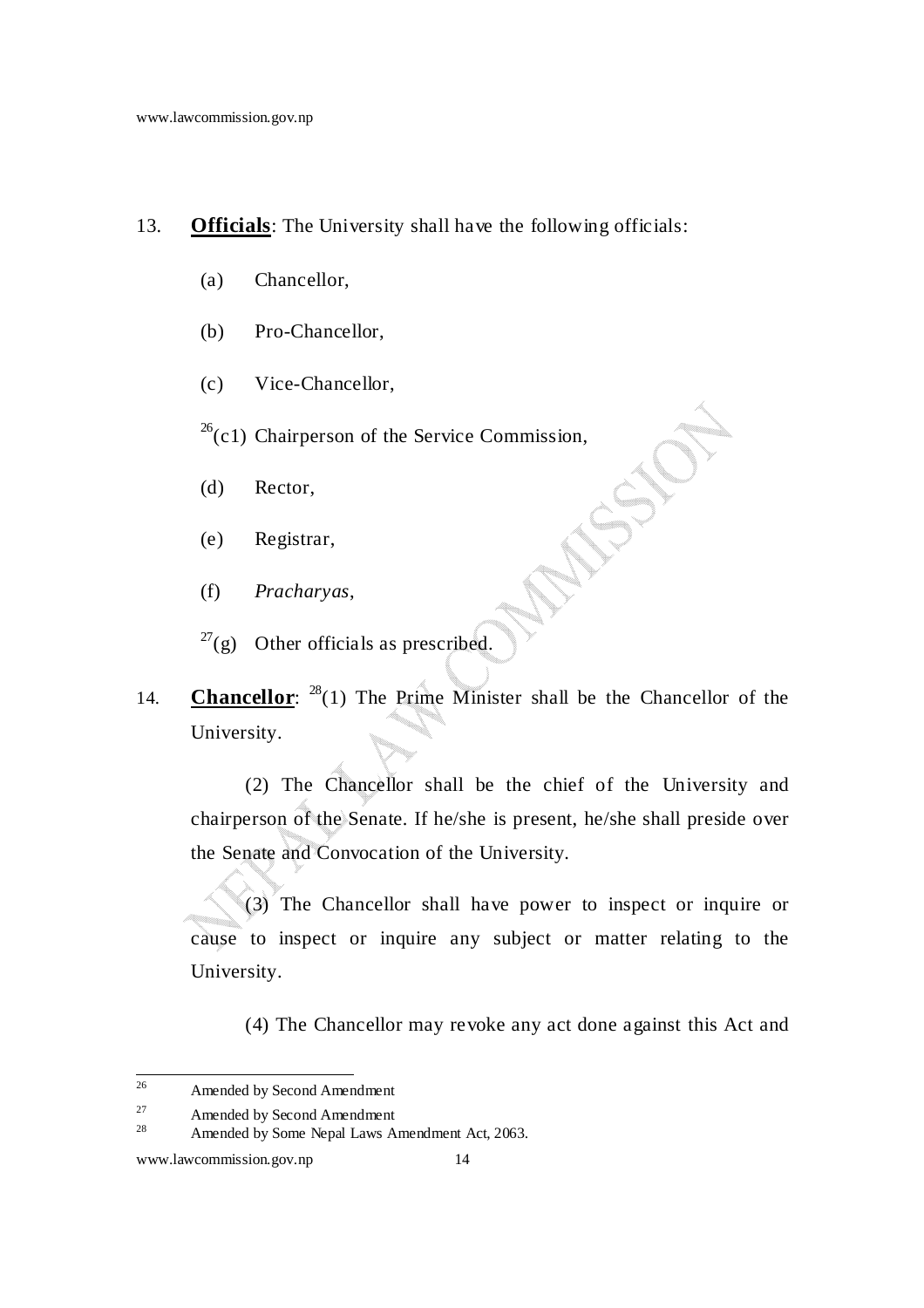$^{29}$ Rules made thereunder.

(5) Others powers of the Chancellor shall be as prescribed.

15. **Pro-Chancellor**: (1) <sup>30</sup>.............. The Minister <sup>31</sup>or the Minister of State for Education shall be the Pro-Chancellor of the University.

32<br>**.........................** 

 (2) In absence of the Chancellor, the Pro-Chancellor shall function as a Chancellor.

16. **Vice-Chancellor**: (1) In order to recommend for appointment to the post of Vice-Chancellor, a committee consisting of Three members of the Senate shall be constituted by the Chancellor.

 (2) The Committee pursuant to Sub-section (2) shall recommend Three persons to be appointed as Vice-chancellor.

 (3) The Chancellor, upon considering the recommendation, shall appoint Vice-chancellor from among the recommended persons pursuant to Sub-section (2).

 (4) The tenure of office of the Vice-Chancellor shall be Four years at a time.

 (5) In absence of the Vice-Chancellor, his/her functions shall be carried out as provided by the Chancellor.

 $29$  $^{29}$  Amended by Second Amendment<br>30 Curitted by Some Nepel Laws Amendment

 $\frac{30}{31}$  Omitted by Some Nepal Laws Amendment Act, 2063.

 $\frac{31}{32}$  Inserted by Some Nepal Laws Amendment Act, 2063.

Omitted by Second Amendment

www.lawcommission.gov.np 15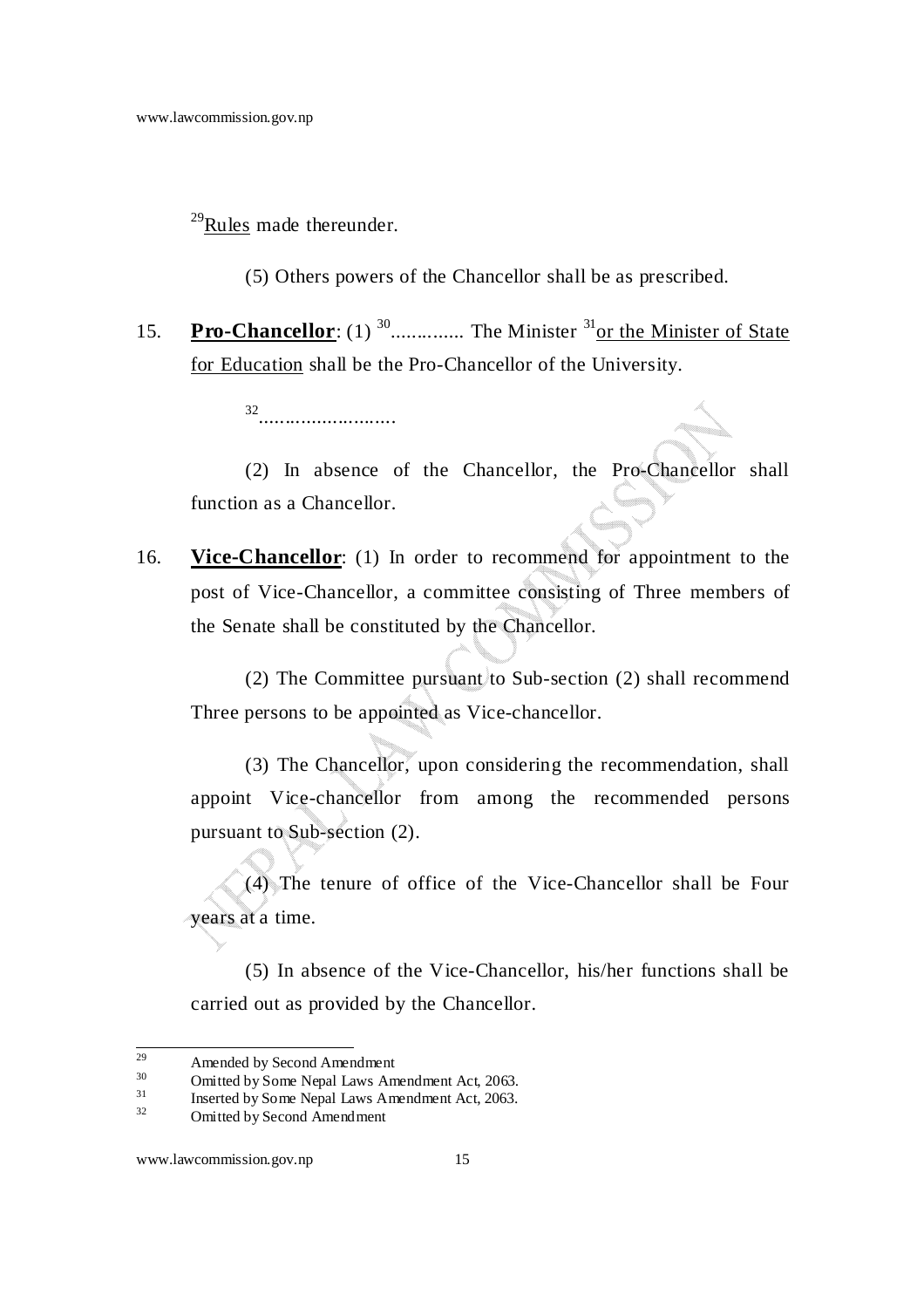(6) The Rector shall carry out functions of the Vice-chancellor until the arrangement pursuant to Sub-section (5) is made.

 (7) The Vice-chancellor shall be the full-time working paid official. His/her remuneration and conditions of service shall be as prescribed.

 (8) The Vice-chancellor shall be the chief administrative and educational official of the University.

 (9) In absence of the Chancellor and Pro-Chancellor, the Vice-Chancellor shall preside over the convocation and Senate of the University.

 (10) The Vice-chancellor shall have the duty to abide by or cause to abide by this Act and Rules made thereunder and for this purpose he/she may carry out an appropriate and necessary function if in his/her opinion it is an emergency and it has to be done immediately and a notice thereof shall be provided as soon as possible to the concerned official or institution.

 (11) The Vice-Chancellor shall execute the decision and direction of the Senate.

 (12) The Vice-chancellor shall have general control over all the functions and proceedings of the University.

 (13) All the proposals (matters) to be submitted to the Senate shall be submitted through the Vice-chancellor.

(14) The other functions, duties and powers of the Vice-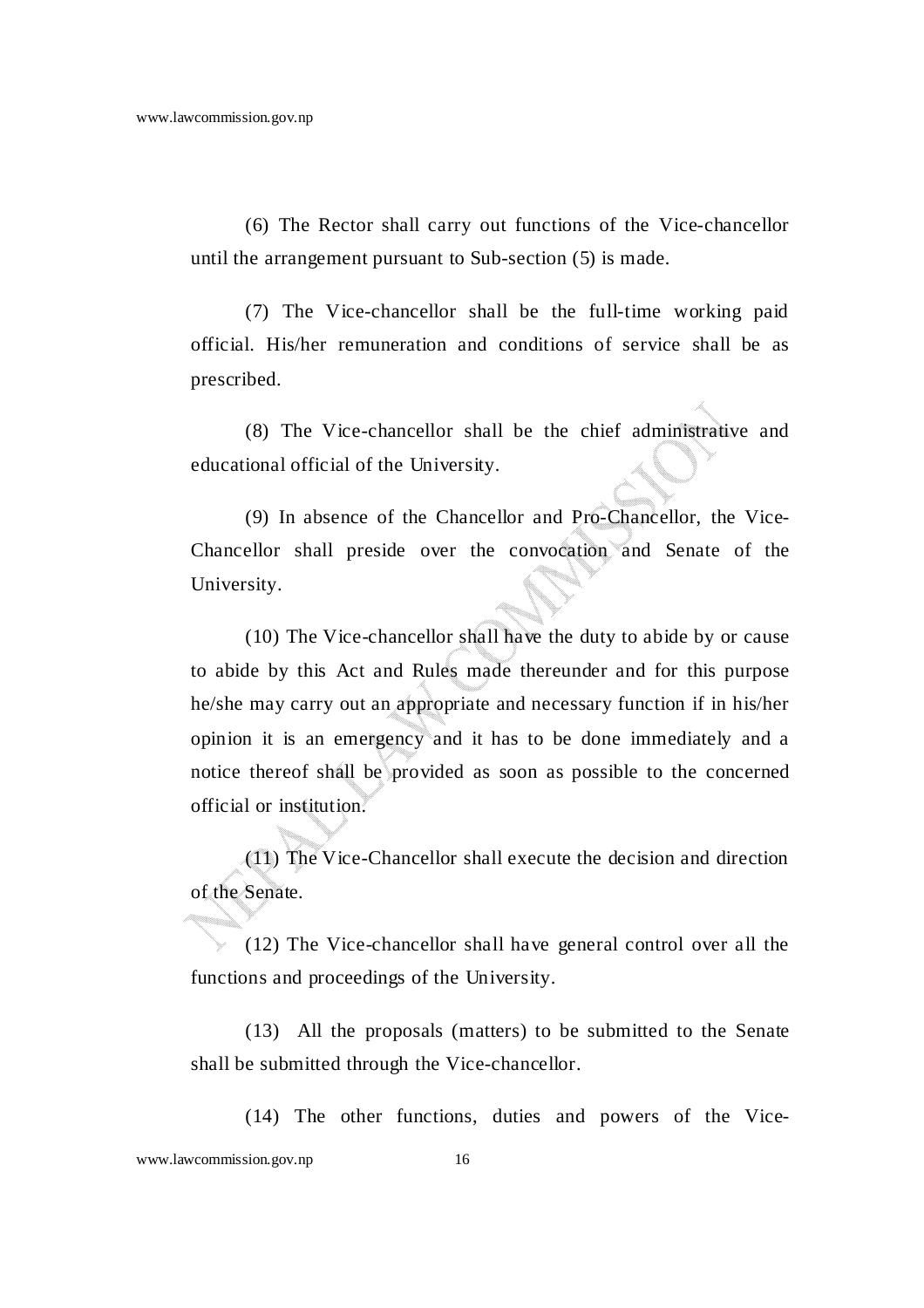Chancellor shall be as prescribed.

17. **Rector**:  $33(1)$  The Rector of the University shall be appointed by the Chancellor for Four years at a time on the recommendation of the Vice-Chancellor.

(2) The Rector shall be the full-time working paid official.

 (3) The Chancellor shall appoint the Registrar to work as Rector in absence of the Rector.

 (4) The Rector shall authenticate the decision or order of the Senate.

 (5) The academic administration shall be under the supervision of the Rector.

(6) Other Functions, Duties and Powers, Remuneration and conditions of service of the Rector shall be as prescribed.

18. **Registrar (***Kul Sachib***)**: (1) The Registrar of the University shall be appointed by the Chancellor for Four years at a time on the recommendation of the Vice-Chancellor.

(2) The Registrar shall be the full-time working paid official.

 (3) The general administration fund of the University shall be under the supervision of Registrar and he/she shall provide his/her opinion to the Senate relating to financial policy to be adopted by the University as he/she feels appropriate.

 $33<sup>3</sup>$ Amended by First Amendment.

www.lawcommission.gov.np 17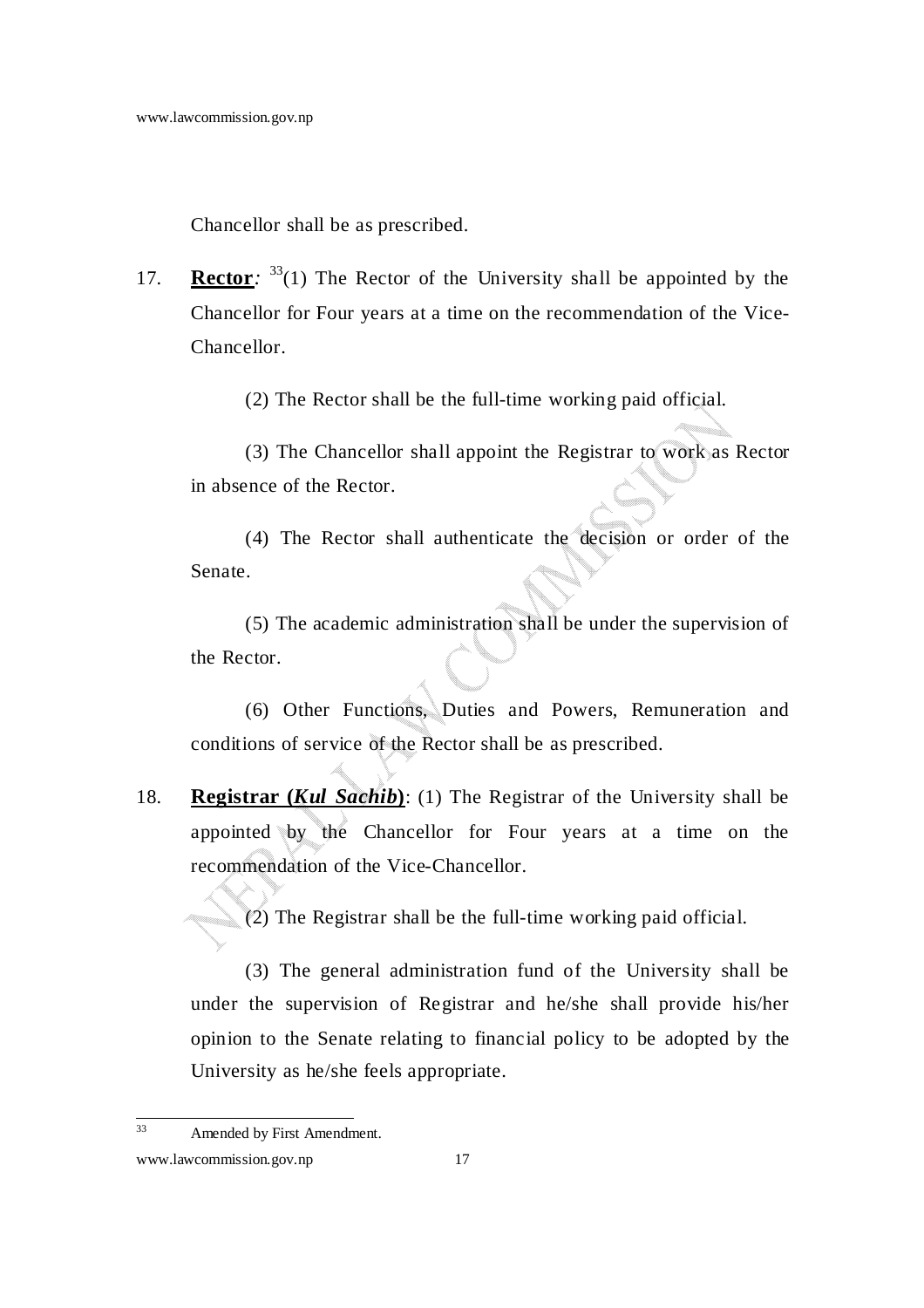(4) The Registrar shall have the responsibility to prepare annual income and expenditure of the University, registration of the name of the students and manage the certificate.

 (5) The Registrar shall cause to examine the ledger (accounts) of the University and submit such report to the Senate.

 (6) Other Functions, Duties and Powers, Remuneration and conditions of service of the Registrar shall be as prescribed.

- 19. *Pracharya* **and other Officials**: The condition of services, functions, duties and powers of the *pracharya* and other official as referred to in Clauses (e) and (f) of Section 13 shall be as prescribed.
- <sup>34</sup>19A. **Duration for appointments**: Notwithstanding anything contained elsewhere in this Act, if any post of any official is vacant, the concerned official shall appoint those officials within Three months from the date of such vacancy.
- <sup>35</sup>19B. **To depute for responsibility**: Notwithstanding anything contained elsewhere in this Act, if any post of the University is vacant, the Chancellor on the recommendation of the Pro-chancellor shall depute to take the responsibility of the Vice-chancellor and the Vice-chancellor shall depute to take the responsibility of any official to any senior professor for a period of Three months to run the daily business till the vacancy is fulfilled.

 $34$  $\frac{34}{135}$  Inserted by Some Nepal Laws Amendment Act, 2064.

Inserted by Some Nepal Laws Amendment Act, 2064.

www.lawcommission.gov.np 18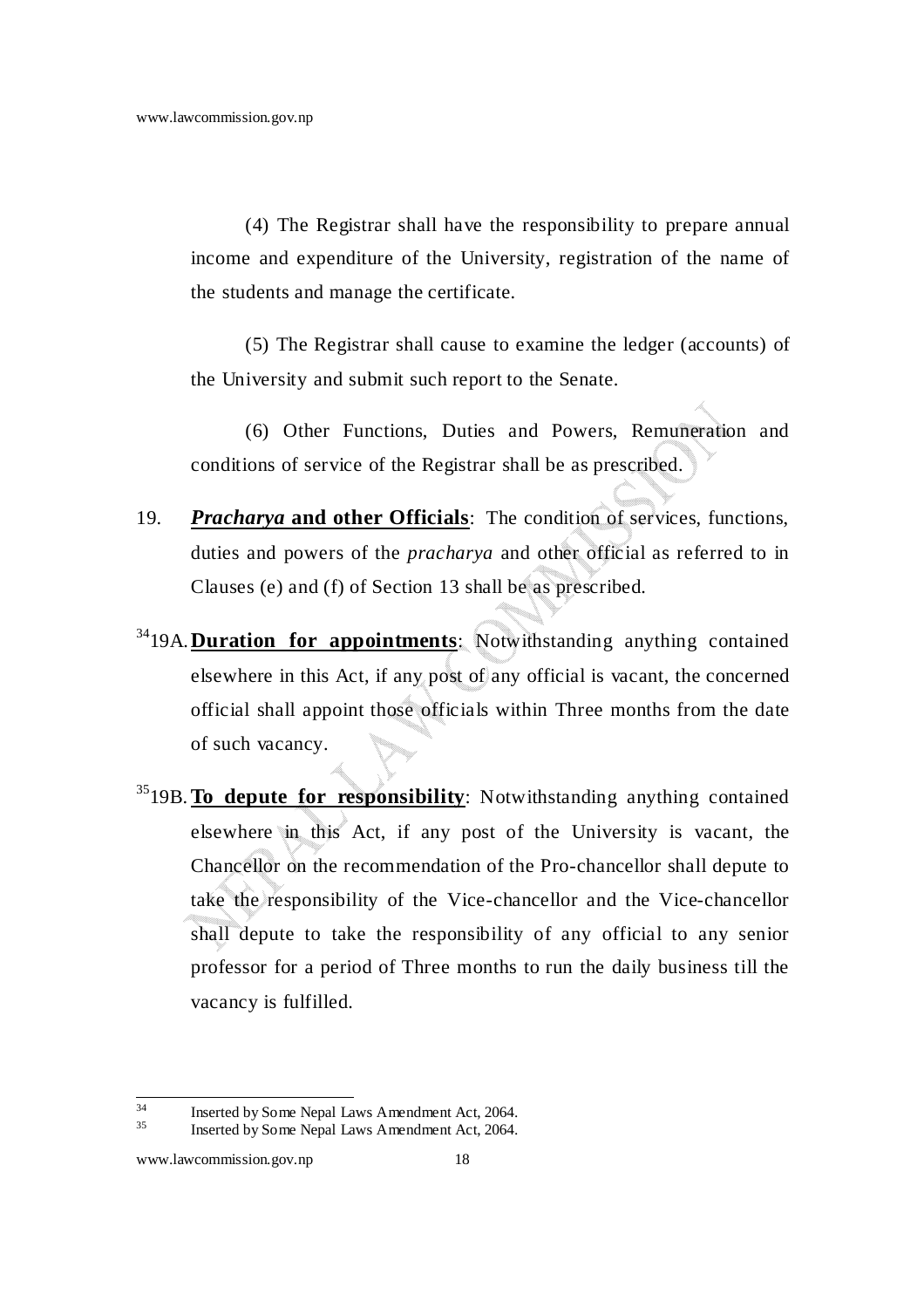- 20. **Fund of the University and its operation and use**: (1) There shall be a fund of the University and the fund shall consist of the following amounts:
	- (a) The amount provided to the University by Government of Nepal,
	- (b) The loan amount received by the University.
	- (c) The whole amount received for the University.
	- (d) The amount given as donation and financial assistance for the University,
	- (e) The amount received from monthly fees and other source.

 (2) The amount of the fund of the University shall be deposited in an account opened in the prescribed bank.

 (3) The operation of the fund of the University shall be as prescribed.

 (4) The amount of the University shall be used in the prescribed functions.

21. **Annual estimate of income-expenditure and account**: (1) The annual income and expenditure and supplementary estimates of the University shall be submitted in the Senate through the Registrar.

 (2) The account of the University shall be maintained as prescribed.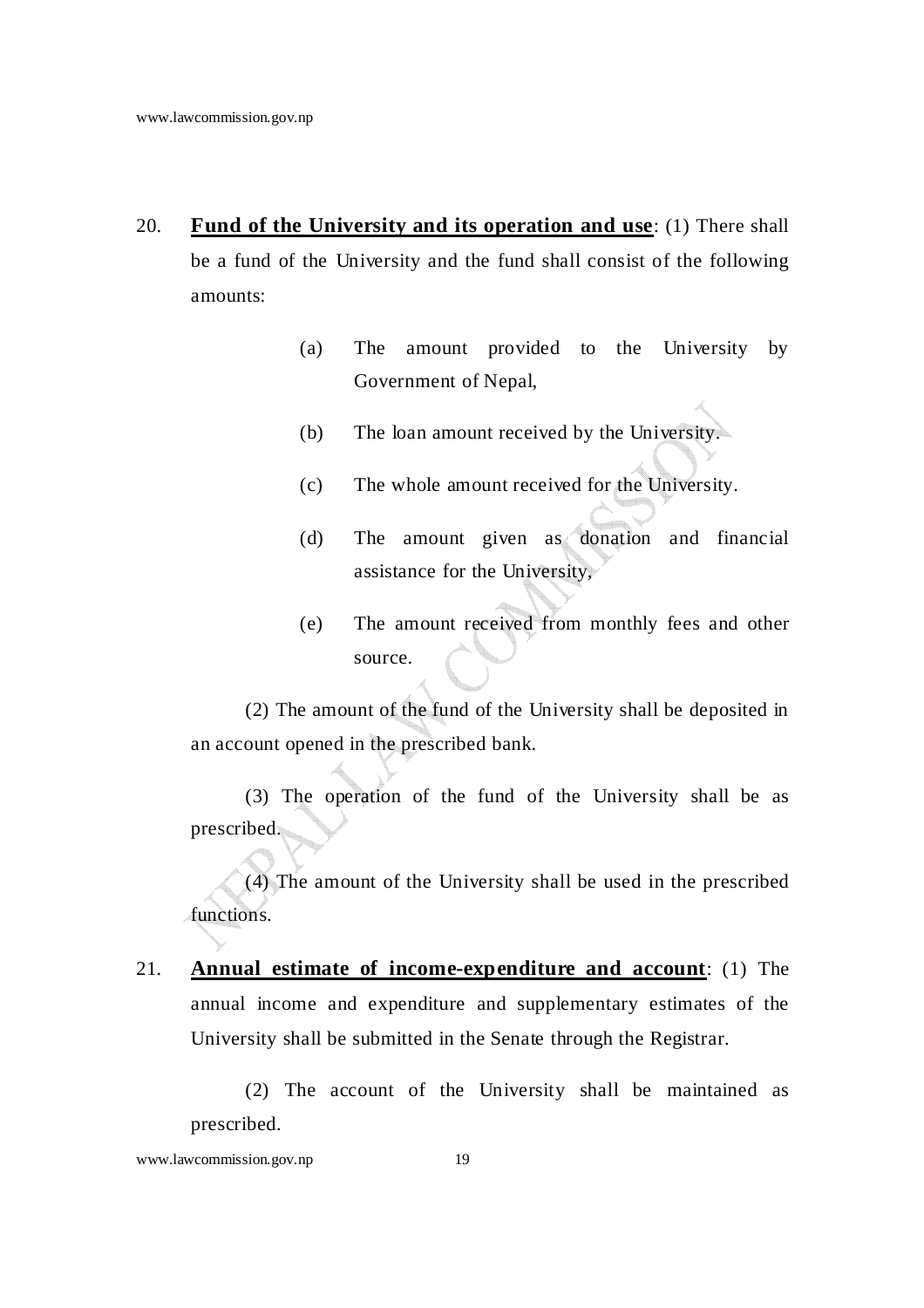- <sup>36</sup>22. **Auditing**: The audit of the accounts of the University shall be carried out by the <sup>37</sup>Auditor General.
- 23. **Institute of Sanskrit shall be converted to** *Bidyapitha*: (1) An educational institution under the Institute of Sanskrit, operated in Nepal at the time of the commencement of this Act, shall be converted to the *Bidyapitha* after the commencement of this Act.
- $24.$ ..............
- $25.$ 39<br>...................
- 26. **Examination Committee**: An Examination Committee as prescribed shall be constituted for the management relating to operation of all examination of the University.
- $27.$ 40 **.................**
- 28. **Functions, Duties and Powers of the Examination Committee**: The functions, duties and powers of the Examination Committee shall be as prescribed.
- 29. **Qualification Required for Admission to the University**: The students who have passed the following examination shall be admitted in the University
	- (a) Passed in the School leaving Certificate Examination on

<sup>36</sup>  $36$  Amended by First Amendment.

 $37$  Amended by Second Amendment.<br> $38$  Penealed by Second Amendment.

 $39$  Repealed by Second Amendment.<br>Benealed by Second Amendment.

 $\frac{39}{40}$  Repealed by Second Amendment

Repealed by Second Amendment

www.lawcommission.gov.np 20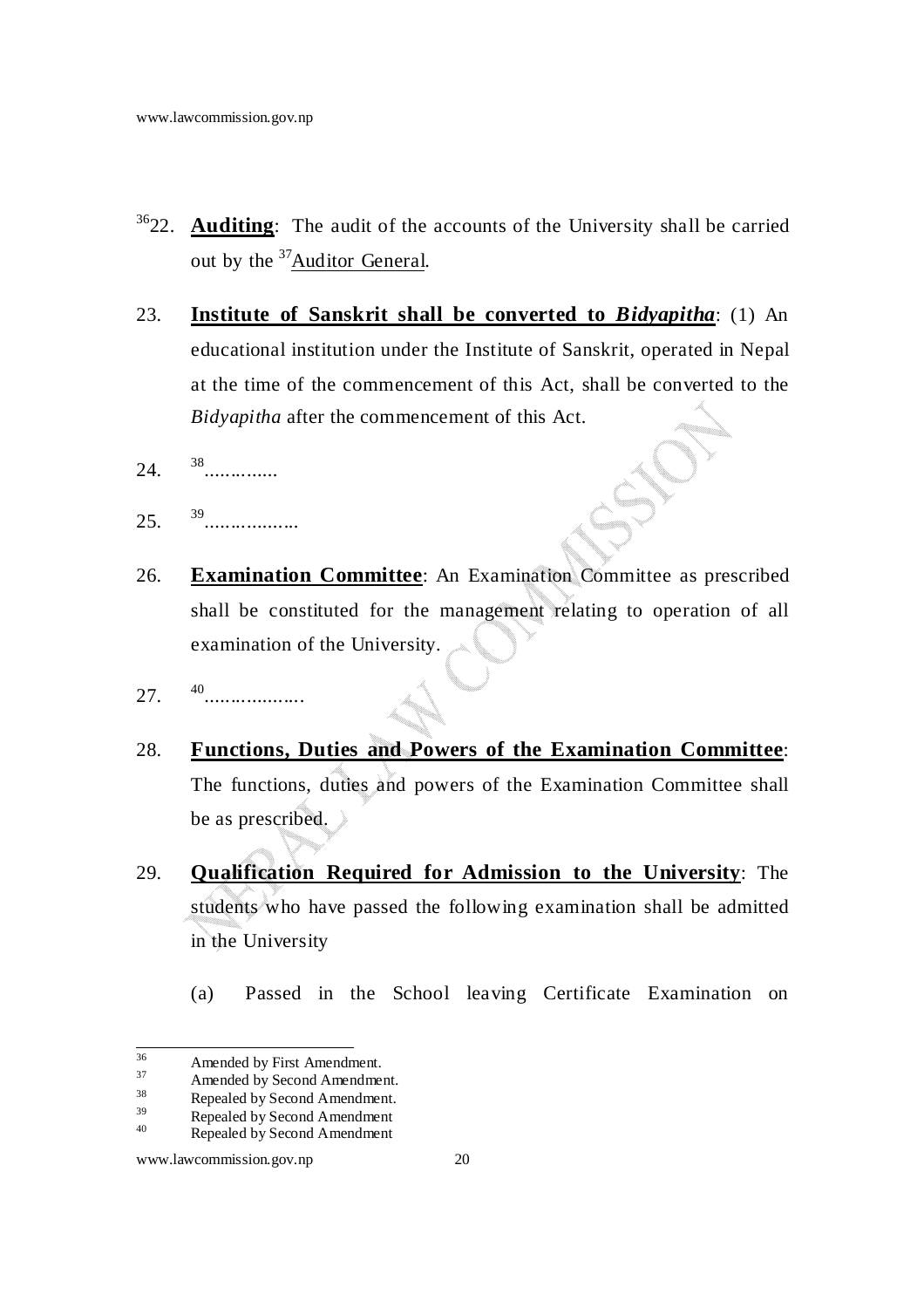prescribed subjects and standards,

- (b) Any other examination which the University determine as equal as Clause (a).
- 30. **Annual Report**: The annual report of the University shall be submitted to the Senate within the prescribed time and the Senate shall pass such report with or without amendment in its annual meetings.
- 31. **Nomination**: A nomination and fulfilling the vacant post of the members pursuant to this Act shall be as prescribed.
- 32. **Actions not to be invalid**: No act or action shall be invalid merely for the reason that an error has been made to appoint or nominate any office bearer or member in any of such vacant posts or constitution of any body of the University.
- 33. **Dispute on condition of service**: If any dispute arises in relation to condition of service between the University and any official, teacher or employee, the dispute shall be decided as prescribed.
- 34. **Saving for Acts Done in Good faith**: No case shall be initiated or no any other actions may be taken against the University or any of its officials with regard to any act done or purported to be done in good faith in accordance with Act.
- <sup>41</sup>34A. **Liaison with Government of Nepal**: Ministry of Education and Sports shall liaison the University with the Government of Nepal.

 $41$ Inserted by Second Amendment.

www.lawcommission.gov.np 21